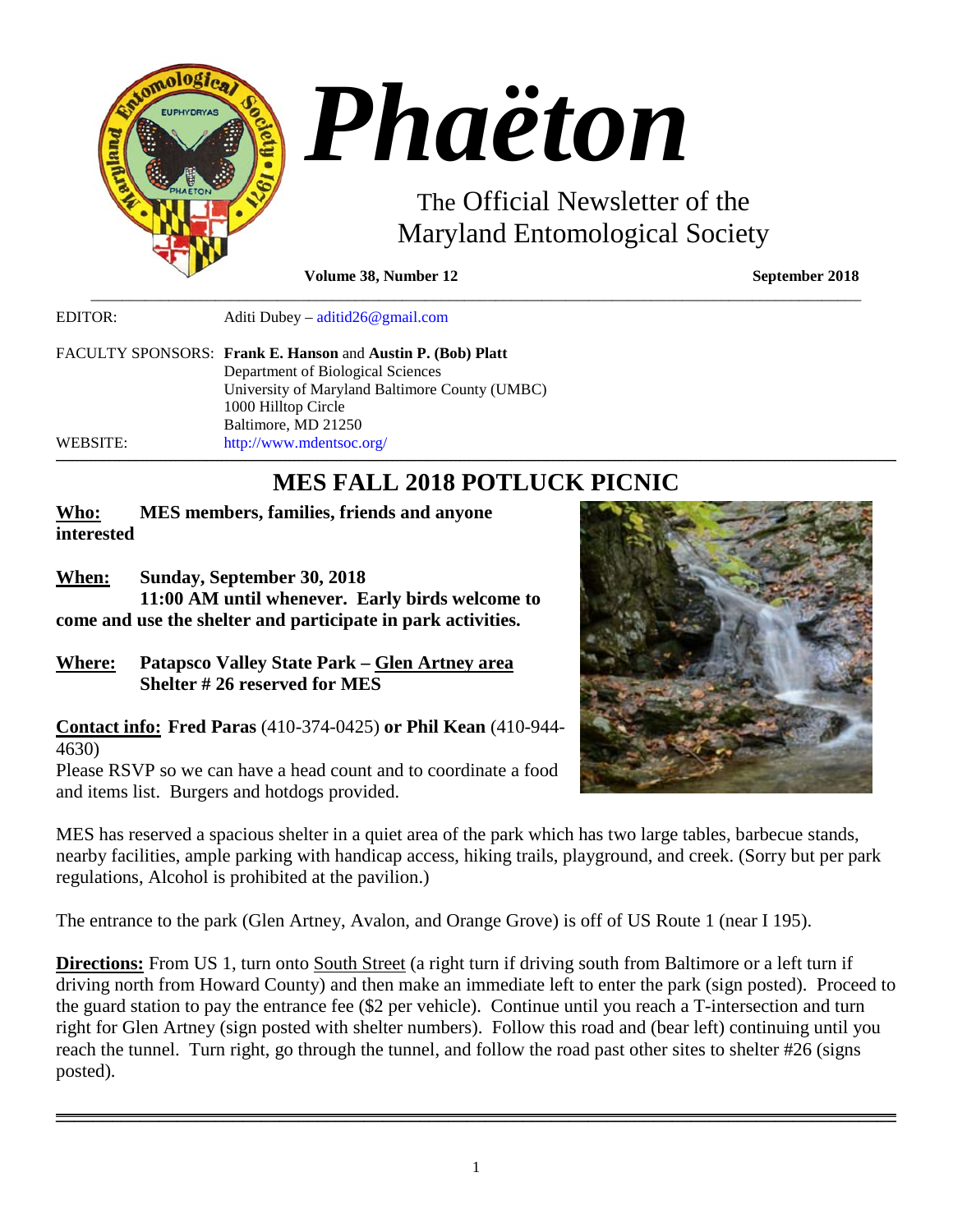# \_\_\_\_\_\_\_\_\_\_\_\_\_\_\_\_\_\_\_\_\_\_\_\_\_\_\_\_\_\_\_\_\_\_\_\_\_\_\_\_\_\_\_\_\_\_\_\_\_\_\_\_\_\_\_\_\_\_\_\_\_\_\_\_\_\_\_\_\_\_\_\_\_\_\_\_\_\_\_\_\_\_\_\_\_\_\_\_\_\_\_\_\_\_\_\_\_\_\_\_\_\_\_\_\_\_\_\_\_\_\_\_\_\_\_\_\_\_\_\_\_\_\_\_\_\_\_\_\_\_\_\_\_\_\_\_\_\_\_\_\_\_\_\_\_\_\_\_\_\_\_\_\_\_\_\_\_\_\_\_\_\_\_\_\_\_\_\_\_\_\_\_\_\_\_\_\_\_\_\_\_\_\_\_\_\_\_\_\_\_\_\_\_\_\_\_\_\_\_\_\_\_\_\_\_\_\_\_\_\_\_\_\_\_\_\_\_\_\_\_

# **HAMPDEN FAMILT CENTER LOOKING FOR VOLUNTEER TO TEACH CHILDREN ABOUT INSECTS**

Adam DeStefano, Youth Program Coordinator at the Hampden Family Center in Baltimore, MD is looking for a volunteer who could teach children about insects as part of the Center's after-school program. The Family Center has served as a "hub" for community activities in Hampden for 23 [years.](https://hampdenfamilycenter.org/about-us/community/)  They provide [programs](https://hampdenfamilycenter.org/programs/) and support services for all who live, learn and work in the community. Here, [children](https://hampdenfamilycenter.org/programs/youth/) enjoy afterschool and summer enrichment programs. [Adults](https://hampdenfamilycenter.org/programs/adults-and-seniors/) can participate in literacy classes to brush up on their math, reading and writing skills in preparation for the GED class and exam. And [seniors](https://hampdenfamilycenter.org/programs/adults-and-seniors/) from the community can enjoy monthly lunches with their peers. In addition, they offer emergency and benefit assistance programs.

They have about 40 students that come in each day from 1st through 5th grade. They can do the entire group together, but usually break them down to half the size. They have volunteers to help and are looking to have anyone that might be able to run a program to come in and give these kids a little bit of new information that might spark a new interest for them.

If you'd like to volunteer, please contact Adam at [adestefano@hampdenfamilycenter.org](mailto:adestefano@hampdenfamilycenter.org) or at 410-467-8710.

#### **\_\_\_\_\_\_\_\_\_\_\_\_\_\_\_\_\_\_\_\_\_\_\_\_\_\_\_\_\_\_\_\_\_\_\_\_\_\_\_\_\_\_\_\_\_\_\_\_\_\_\_\_\_\_\_\_\_\_\_\_\_\_\_\_\_\_\_\_\_\_\_\_\_\_\_\_\_\_\_\_\_\_\_\_\_\_\_\_\_\_\_\_\_\_\_\_\_\_\_\_\_\_\_\_\_\_\_\_\_\_\_\_\_\_\_\_\_\_\_\_\_\_\_\_\_\_\_\_\_\_\_\_\_\_\_\_\_\_\_\_\_\_\_\_\_\_\_\_\_\_\_\_\_\_\_\_\_\_\_\_\_\_\_\_\_\_\_\_ BALTIMORE CBP REPORTS NATION'S FIRST ENCOUNTER OF A ROSY GYPSY MOTH**

The U.S. Department of Agriculture (USDA) confirmed September 13 that one of four egg masses that U.S. Customs and Border Protection (CBP) agriculture specialists discovered on a vehicle transport ship recently in Baltimore was *Lymantri mathura* Moore, commonly known as the Rosy Gypsy Moth, and a first reported encounter of this moth species in the United States.



Entomologists identified the species through DNA barcoding.

The other three egg masses CBP [discovered](https://www.cbp.gov/newsroom/local-media-release/baltimore-cbp-intercepts-more-destructive-asian-gypsy-moth-egg-masses) on the ship were Asian Gypsy Moth (AGM). Both moth species are destructive pests. The vessel made a June port call in Japan, a high-risk AGM area.

[According](https://www.aphis.usda.gov/aphis/ourfocus/planthealth/plant-pest-and-disease-programs/pests-and-diseases/gypsy-moth/ct_gypsy_moth) to the USDA, AGM poses a significant threat to

our nation's forests and urban landscapes as it is known to be extremely mobile – females can travel up to 25 miles per day – can lay egg masses that could yield hundreds of hungry caterpillars, and is itself a voracious eater that attacks more than 500 species of trees and plants.

Read the entire article at:

[https://www.cbp.gov/newsroom/local-media](https://www.cbp.gov/newsroom/local-media-release/baltimore-cbp-reports-nation-s-first-encounter-rosy-gypsy-moth)[release/baltimore-cbp-reports-nation-s-first-encounter-rosy](https://www.cbp.gov/newsroom/local-media-release/baltimore-cbp-reports-nation-s-first-encounter-rosy-gypsy-moth)[gypsy-moth.](https://www.cbp.gov/newsroom/local-media-release/baltimore-cbp-reports-nation-s-first-encounter-rosy-gypsy-moth)

#### **\_\_\_\_\_\_\_\_\_\_\_\_\_\_\_\_\_\_\_\_\_\_\_\_\_\_\_\_\_\_\_\_\_\_\_\_\_\_\_\_\_\_\_\_\_\_\_\_\_\_\_\_\_\_\_\_\_\_\_\_\_\_\_\_\_\_\_\_\_\_\_\_\_\_\_\_\_\_\_\_\_\_\_\_\_\_\_\_\_\_\_\_\_\_\_\_\_\_\_\_\_\_\_\_\_\_\_\_\_\_\_\_\_\_\_\_\_\_\_\_\_\_\_\_\_\_\_\_\_\_\_\_\_\_\_\_\_\_\_\_\_\_\_\_\_\_\_\_\_\_\_\_\_\_\_\_\_\_\_\_\_\_\_\_\_\_\_\_ ENTOMOLOGICAL SOCIETY OF WASHINGTON PUBLIC MEETING**

**Thu, 4 October 2018; 7:00 p.m.**

Topic: TBA Speaker: TBA National Museum of Natural History, Smithsonian Institution, Washington, DC [http://entsocwash.org/.](http://entsocwash.org/)



# **Central Maryland Beekeepers Association**

Supporting and promoting beekeepers and the viability of honeybees in central Maryland

# **MEMBERS MEETINGS**

# **Tue, 2 October 2018; 7:00 p.m.**

Speaker: Dr. Josephine (Jody) Johnson will speak on 'Fungicides that Change Honeybee Behavior'

**Tue, 6 November, 2018; 7:00 p.m.** Speaker: TBD

Members meetings are held at the Oregon Ridge Nature Center, 13555 Beaver Dam Road, Cockeysville, Maryland. Additional information can be found at:

[http://www.centralmarylandbees.org/meetings-3/membership](http://www.centralmarylandbees.org/meetings-3/membership-meeting-schedule/)[meeting-schedule/.](http://www.centralmarylandbees.org/meetings-3/membership-meeting-schedule/)

#### **2018 ALL BUGS GOOD AND BAD WEBINAR SERIES**

This webinar series discusses troublesome insects such as invasive ants, landscape, vegetable and household pests, as well as beneficial insects such as native pollinators. Webinars are held on the first Friday of every month at 2PM EST.

#### **Fri, 5 October 2018; 2:00 p.m.**

Topic: Structural Misidentified Pests Speaker: Elizabeth 'Wizzie' Brown, Texas A&M AgriLife Extension

# **Fri, 2 November 2018; 2:00 p.m.**

Topic: Lice, Scabies and Mites Speaker: Nancy Hinkle, University of Georgia

# **Fri, 1 December 2018; 2:00 p.m.**

Topic: Pantry Pests Speaker: Dan Suiter, UGA Extension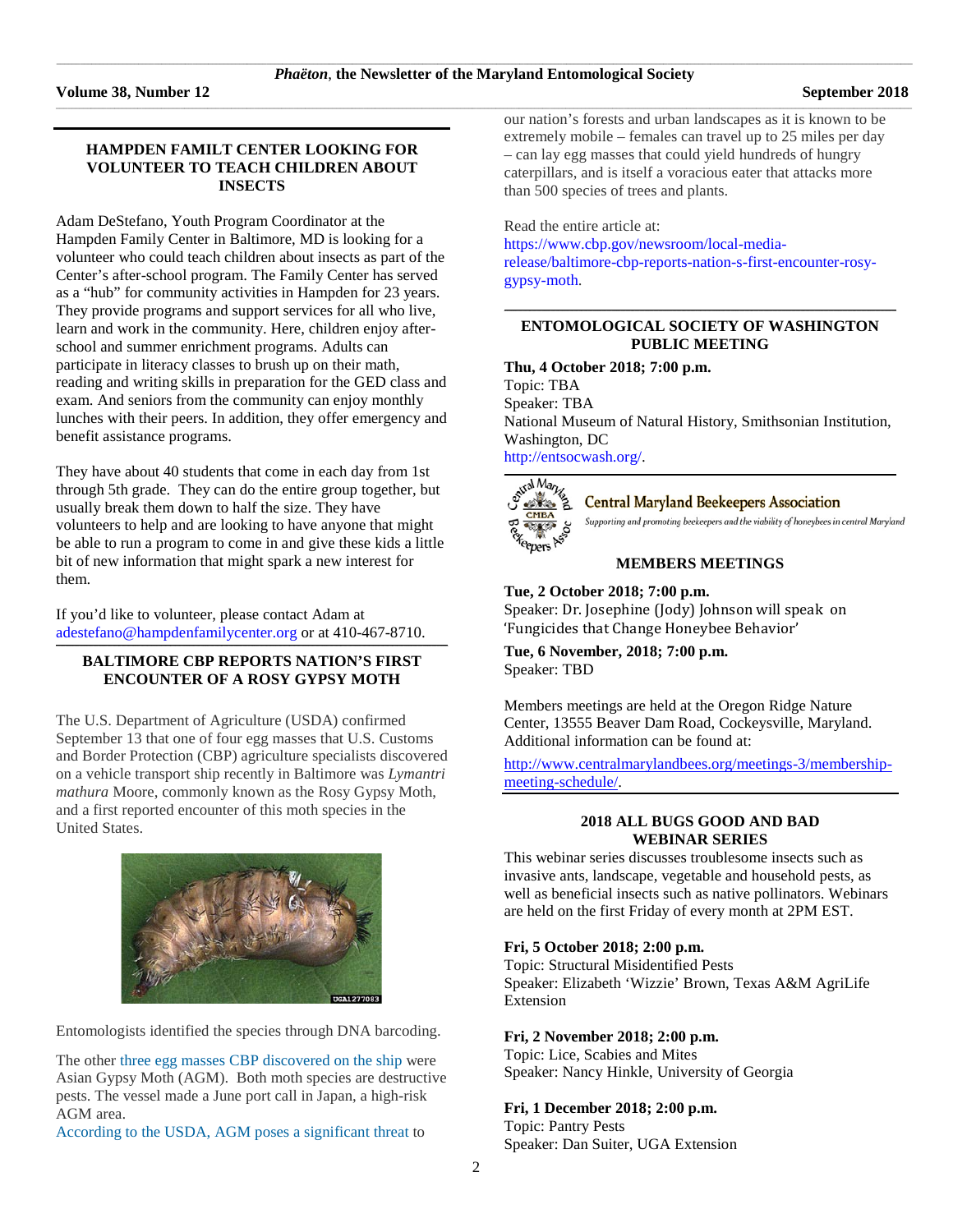Information about upcoming webinars and archives of previous recordings can be found at [http://articles.extension.org/pages/74590/2018-all-bugs-good](http://articles.extension.org/pages/74590/2018-all-bugs-good-and-bad-webinar-series)[and-bad-webinar-series.](http://articles.extension.org/pages/74590/2018-all-bugs-good-and-bad-webinar-series)**\_** 

# **THE COLEOPTERISTS SOCIETY'S YOUTH INCENTIVE AWARD**

This program by the Coleopterists Society encourages middle and high school aged children to pursue a research project involving Coleoptera and pair with a professional scientist mentor. Those selected get a small budget and money for equipment from Bioquip. This program is currently soliciting mentors to identify and nurture larval coleopterists in their local communities. This year, applciations are duy by **November 1st**. More information about the program and the application form can be found [here.](http://www.coleopsoc.org/default.asp?Action=Show_SocietyInfo&ID=Youth)

### **USDA'S IDENTIFICATION TECHNOLOGY PROGRAM ANNOUNCES NEW EXOTIC BEE IDENTIFICATION**

**\_\_\_\_\_\_\_\_\_\_\_\_\_\_\_\_\_\_\_\_\_\_\_\_\_\_\_\_\_\_\_\_\_\_\_\_\_\_\_\_\_\_\_\_\_\_\_\_\_\_\_\_\_\_\_\_\_\_\_\_\_\_\_\_\_\_\_\_\_\_\_\_\_\_\_\_\_\_\_\_\_\_\_\_\_\_\_\_\_\_\_\_\_\_\_\_\_\_\_\_\_\_\_\_\_\_\_\_\_\_\_\_\_\_\_\_\_\_\_\_\_\_\_\_\_\_\_\_\_\_\_\_\_\_\_\_\_\_\_\_\_\_\_\_\_\_\_\_\_\_\_\_\_\_\_\_\_\_\_\_\_\_\_\_**

ITP is pleased to announce the release of *Exotic Bee ID*. Bees play a critical role in both agricultural and natural ecosystems, but some bee populations are in decline due to habitat loss, pesticides, parasites and pathogens, and the introduction of non-native species, including bees. *Exotic Bee ID* was designed and developed as a screening aid to help those that monitor and intercept non-native bees in the U.S., and it focuses on bee families and genera that include non-native bee species that have already been introduced, or have the high potential to invade, the U.S. *Exotic Bee ID* is aimed primarily at individuals working at ports of entry, state departments of agriculture, or with university extension services, and nonexperts with an interest in learning features that are important in the identification of bees.

This is the first of three phases planned for *Exotic Bee ID*. Future releases will include keys, fact sheets, and images for additional bee families and genera. This phase includes:

- $\rightarrow$  Instructions on bee specimen preparation
- $\rightarrow$  Bee morphology illustrations
- $\rightarrow$  Illustrated glossary of terms
- $\rightarrow$  Filterable image gallery
- $\rightarrow$  Searchable fact sheets
- $\rightarrow$ Two Lucid keys

Access the *Exotic Bee ID* at[: http://idtools.org/id/bees/exotic](http://idtools.org/id/bees/exotic)

*Submitted by Jim D. Young*.

## **LOOKING FOR CATERPILLARS FOR FILM SHOOT**

We are looking for some fuzzy caterpillars to be used in a small film production in a few weeks. We would need to collect the insects around 4<sup>th</sup> October and are looking for something that can be safely handled by actors on film with bare hands.

If you know someone who rears such caterpillars, or a spot where we could collect something that fits the bill, please contact Armando Rosario-Lebron at [dd5798@gmail.com.](https://d.docs.live.net/fc9dffb43a36b539/Phaeton/dd5798@gmail.com)

# **UNIVERSITY OF MARYLAND DEPARTMENT OF ENTOMOLOGY COLLOQUIA**

#### **Fri, 5 October 2018, 12:00 p.m.**

**"Vision for a New Generation of IPM through advances in understanding of mechanisms underlying insect trapping"** Speaker: James Miller, Ph.D. (Professor, Department of Entomology, Michigan State University)

#### **Fri, 12 October 2018, 12:00 p.m.**

### **"Insect Herbivory Impacts Leaf-Litter Nitrogen with Cascading Effects on Detritivory But Not on Plant Growth"**

Speaker: Robert Buchkowski (Ph.D. Student, Yale School of Forestry and Environmental Studies, Yale University)

#### **Fri, 19 October 2018, 12:00 p.m.**

# **"Evolution of Hawaiian Insects: Insights from Phylogeny, Ecology and Genomics"**

Patrick O'Grady, Ph.D. (Professor, Department of Entomology, Cornell University)

#### **Fri, 26 October 2018, 12:00 p.m.**

#### **"Manipulation, Deceit, and Symbiosis by a Terrifying Carnivorous Plant"**

Bryan Carstens, Ph.D. (Associate Professor, Vice Chair, Department of Evolution, Ecology and Organismal Biology, the Ohio State University)

Entomology colloquia take place in 1130 Plant Sciences Building, College Park, MD. For additional information, go to: [http://entomology.umd.edu/calendar.html.](http://entomology.umd.edu/calendar.html)

#### **\_\_\_\_\_\_\_\_\_\_\_\_\_\_\_\_\_\_\_\_\_\_\_\_\_\_\_\_\_\_\_\_\_\_\_\_\_\_\_\_\_\_\_\_\_\_\_\_\_\_\_\_\_\_\_\_\_\_\_\_\_\_\_\_\_\_\_\_\_\_\_\_\_\_\_\_\_\_\_\_\_\_\_\_\_\_\_\_\_\_\_\_\_\_\_\_\_\_\_\_\_\_\_\_\_\_\_\_\_\_\_\_\_\_\_\_\_\_\_\_\_\_\_\_\_\_\_\_\_\_\_\_\_\_\_\_\_\_\_\_\_\_\_\_\_\_\_\_\_\_\_\_\_\_\_\_\_\_\_\_\_\_\_\_\_\_ OCT 2017-SEP 2018 MES MEMBERSHIP YEAR OFFICERS**

President Frederick Paras Vice President Philip J. Kean Secretary Janet A. Lydon Treasurer Edgar A. Cohen, Jr. Historian (vacant) Faculty Sponsors Frank E. Hanson & Austin P. Platt Journal Editor Eugene J. Scarpulla E-newsletter Editors Aditi Dubey

#### **\_\_\_\_\_\_\_\_\_\_\_\_\_\_\_\_\_\_\_\_\_\_\_\_\_\_\_\_\_\_\_\_\_\_\_\_\_\_\_\_\_\_\_\_\_\_\_\_\_\_\_\_\_\_\_\_\_\_\_\_\_\_\_\_\_\_\_\_\_\_\_\_\_\_\_\_\_\_\_\_\_\_\_\_\_\_\_\_\_\_\_\_\_\_\_\_\_\_\_\_\_\_\_\_\_\_\_\_\_\_\_\_\_\_\_\_\_\_\_\_\_\_\_\_\_\_\_\_\_\_\_\_\_\_\_\_\_\_\_\_\_\_\_\_\_\_\_\_\_\_\_\_\_\_\_\_\_\_\_\_\_\_\_\_\_\_ SUBMITTAL DEADLINES**

October 2018 issue of the *Phaëton*: Please send member news items by 12 October 2018. Send e-newsletter drafts to Addie at [aditid26@gmail.com.](mailto:aditid26@gmail.com)

> The Caterpillar *By Robert Graves*

**\_\_\_\_\_\_\_\_\_\_\_\_\_\_\_\_\_\_\_\_\_\_\_\_\_\_\_\_\_\_\_\_\_\_\_\_\_\_\_\_\_\_\_\_\_\_\_\_\_\_\_\_\_\_\_\_\_\_\_\_\_\_\_\_\_\_\_\_\_\_\_\_\_\_\_\_\_\_\_\_\_\_\_\_\_\_\_\_\_\_\_\_\_\_\_\_\_\_\_\_\_\_\_\_\_\_\_\_\_\_\_\_\_\_\_\_\_\_\_\_\_\_\_\_\_\_\_\_\_\_\_\_\_\_\_\_\_\_\_\_\_\_\_\_\_\_\_\_\_\_\_\_\_\_\_\_\_\_\_\_\_\_\_\_\_\_**

UNDER this loop of honeysuckle, A creeping, coloured caterpillar, I gnaw the fresh green hawthorn spray, I nibble it leaf by leaf away.